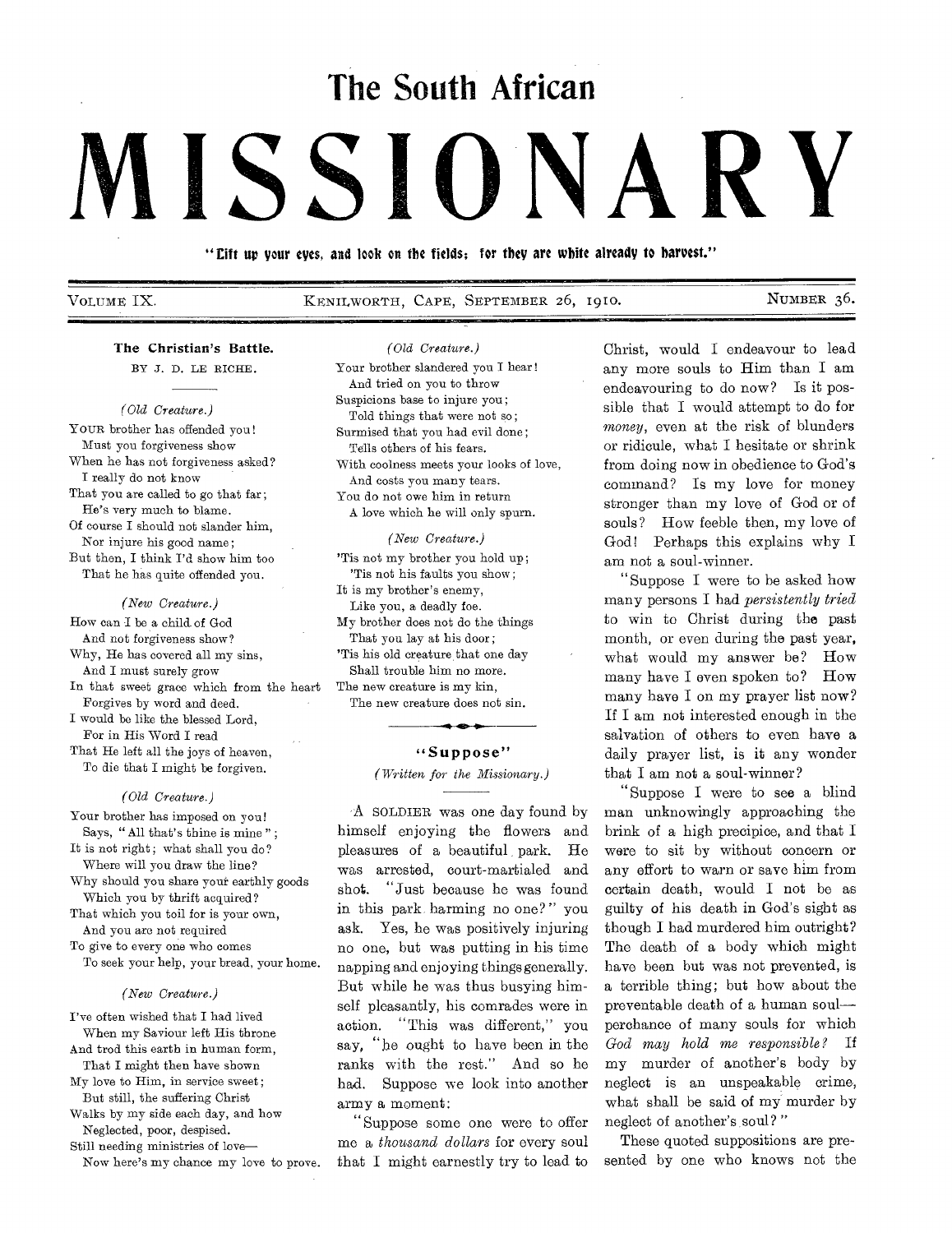importance of the warning message of Revelation 14. Now let us suppose a little farther:

Suppose the warning contained in the third angel's message against the receiving of a certain wicked thing into the life and heart was known in your neighbourhood only by yourself, and that you did no more than you are doing now to warn these people of it, do you think you would be clear before God in the day of judgment?

Suppose these neighbours and friends were to ask you when the day of salvation had passed, "If you knew these things were coming upon us, why did you not tell us?" what answer could you give them?

Suppose that every other member of the church to which you belong were doing no more than you are to warn the world of Jesus' soon coming, when might we look for Him to appear in the clouds of heaven ?

Suppose I fail to do for those about me that which the Lord designed I should do when He let the light of the third angel's message shine upon my pathway, by living and giving it to them, how am I to expect they are to know these things? and upon what can I base my hope for a heavenly reward?

Suppose no other believer in this solemn message was doing more than am I to send it to the ends of the earth in this generation, when may we expect the words of the prophet John to be accomplished when he wrote: "And I looked, and, behold, a Lamb stood on Mount Zion, and with Him an hundred forty and four thousand, having His Father's name written in their foreheads"?

Suppose we all take these things home to ourselves and think and pray about them in earnest at least for one week in our private devotions, and listen to what the *Spirit* may say to us as to what we should do individually.

# T. E. BOWEN.

"HE is not rich who lays up much, but he who lays out much."

# Something of interest.

# A CHURCH SCHOOL.

DURING my stay in Maritzburg greatly enjoyed a visit to the little church-school that is being very successfully conducted by Sister Mary Bell. There are twelve students, who are organised into four grades. Most of those are of the lower standards, and some are spending their first year at school. An examination of the work done gave great satisfaction, and the improvement in penmanship, reading, mathematics, and composition since the opening of the school, is very encouraging. Some very neat needle work was exhibited, and we have nothing but words of commendation for the school. Such schools are needed everywhere, and many young people should be preparing to enter this work.

#### BEWARE.

One of Satan's latest schemes has been an attempt to unite the Seventhday Adventist Church at Johannesburg, with the sect known as the "Apostolic Church." These people claim to have the gift of tongues, though evidently they have not yet received the gift of holding their tongues. There is much in common between this sect and Spiritualism. Some of them claimed that *we* have the *truth* and *they* have the *power,* and if we were united, a perfect church would result. Evidently they have forgotten that he who has the truth has also the power, for the gospel of truth *is* the power of God unto salvation. Some confusion has been occasioned in their ranks, however, since some of their number have related "visions" received, showing that the Sabbath is the first day of the week, and not the seventh. These people evidently are fulfilling Matt. 24 : 24. In the final consummation the test will not come out of what miracles one has wrought (Matt. 7 : 21-23), but rather upon keeping the truth. Isa.  $26:1, 2$ . Let us therefore hold fast to the truth and be saved with the elect.

## ITEMS FROM COMMITTEE MEETING.

A very harmonious meeting of the Natal - Transvaal Conference Committee has just closed, at which we appreciated the counsels and association of Pastor R. C. Porter. Several important matters were considered, and the decisions reached were briefly as  $follows :=$ 

1. Dr. J. J. Bell and Pastor F. B. Armitage was elected to fill the places made vacant on the committee by the change in Doctor William's. work, and the removal of Pastor D. C. Groenewald.

2. Brother E. M. Howard is invited to unite with the writer as tentmaster during the next tent season in Johannesburg.

3. Brother F. Macdonald is to be given an assistant for the office, where the increasing work demands more help.

4. A health food department will be opened up in connection with the office.

5. It was decided that the conference, not having any old stock, is unable to furnish tracts free of charge, as some have requested.

6. That an additional 250 copies of *Ministry of Healing* be imported, to be sold by our nurses.

7. Three or four more persons are to be taken into the health institute to be trained as medical missionary nurses.

8. That probationers attending the health institute should pay their own travelling expenses.

9. Sister S. Fourie is to join the Johannesburg Mission. as nurse, for six months.

10. The recommendation of the union conference committee to hold their next conference at Bloemfontein, and that we unite with them by holding ours at the same time, was accepted.

11. The donation of a horse and trap to the. Johannesburg Mission, was endorsed and accepted.

12. Mrs. H. J. Edmed was appointed to supervise the conference correspondence and missionary department.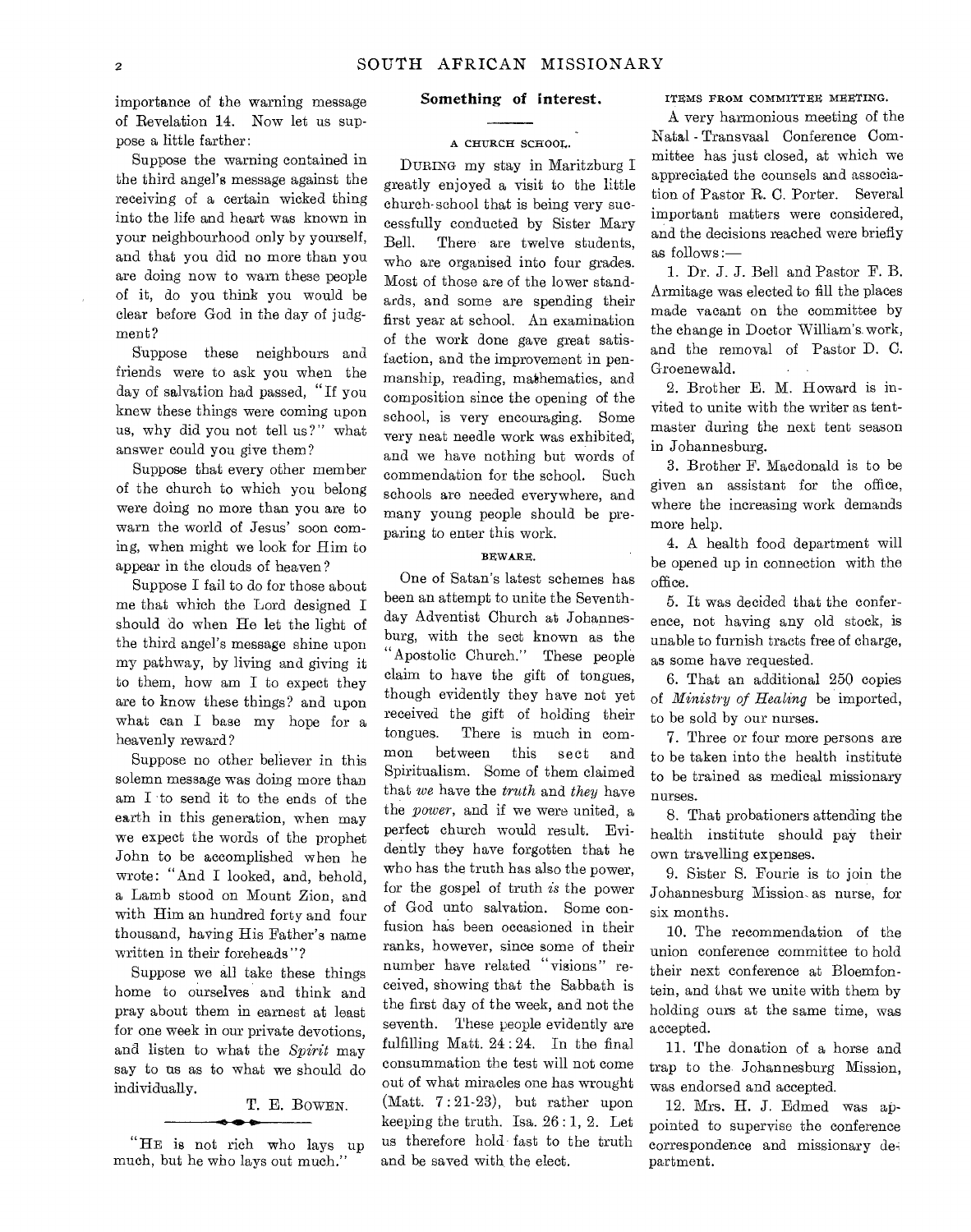13. A fund is to be raised in our churches for the purpose of meeting the various emergencies that are now arising, to be called "The Religious Liberty, *City* Mission, and Emergency Fund."

HERBERT J. EDMED.

# $\sim$   $\sim$ Somabula Mission.

OUR school work is progressing fairly, we think, and the enrolment is now at sixty-three. It was up to sixty-five a few weeks ago. These figures constitute the record for the Somabula station only. The new huts are all comfortably filled, and the Waistons' are much relieved to get the girls into their new dormitory.

The boys are just finishing the floor in the new school-house and we will move in after our next vacation early in October. We shall be able to utilise the old building by putting in a couple of partitions so as to divide it up into an ironing room for the boys, also a store room and a work E. F. Pote, Uitenhage, Misc. shop.

Two weeks ago Brother Walston sent us to visit one of the out-schools about fourteen miles from here on this reserve. We left on Thursday evening and returned on Sunday morning in time for school. There were over a hundred natives out to the Sabbath service which we held with them in their new school building. The new building is about 18 x 24 *feet* and was complete except the hardened floor and door and windows. The teachers, with the help of their school boys, have done the work, and as they would say in Australia it's "not too bad."

T. J. GIBSON.

# Words of Appreciation.

A PRIVATE letter from Brother and Sister E. C. Silsbee tells of what a pleasant trip they had from the Cape to Nortwest Rhodesia. They were given a compartment to themselves all the way to Bulawayo.

They reflect with no little pleasure

# Weekly Report of Book and Paper Saks.

# the Paper Work.

| Cape Conference, for week ending September 9, 1910. |  |
|-----------------------------------------------------|--|
|-----------------------------------------------------|--|

| NAME                                   | TERRITORY           | PAPER |    | NO. SOLD VALUE OF PAPERS |  |  |  |  |  |
|----------------------------------------|---------------------|-------|----|--------------------------|--|--|--|--|--|
| Mrs. P. E. Frost,                      | East London, Misc., |       | 23 |                          |  |  |  |  |  |
| D. H. Groenewald, Bloemfontein, Misc., |                     |       | 24 | 12 0                     |  |  |  |  |  |
| Totals.                                | Agents, 2           |       |    |                          |  |  |  |  |  |

#### The Hook Work.

#### Natal-Transvaal Conference, for week ending September 9, 191o.

| NAME<br>PLACE                        | $\text{Boox} \mid \text{HRS}$ |                  | ORDS | VALUE         |                 | <b>HELPS</b> |                |        | TOTALS   |             |          | DEL'D    |             |
|--------------------------------------|-------------------------------|------------------|------|---------------|-----------------|--------------|----------------|--------|----------|-------------|----------|----------|-------------|
| Mission Company, Jo'burg, Misc.      |                               | $62 +$           | 29   | 8<br>9        | 6               | 1            | 6              | 9      | 10       | 0           | 8        | 15       | - 6         |
| I. A. Fourie, Maritzburg, M. H.      |                               |                  | 37   | 13 17         | 6               |              |                | 13.    | 17       | 6           | 16       | 10       | 0           |
| S. Fourie,<br>$, \cdot$              | М. Н.                         |                  | 20   | 10<br>7.      | $\Omega$        |              |                |        | 7 10     | $\Omega$    | з        | $\Omega$ | $\Omega$    |
| J. Strachan,<br>$\ddot{\phantom{1}}$ | M. H.                         |                  | 5    | 1 17          | 6               |              |                |        | 17       | 6           |          | 15       | - 0         |
| T. G. Crouch, Pretoria.              | D.R.                          | $29\frac{1}{4}$  | 8.   | 8<br>$\theta$ | -6              |              |                | 8      | $\Omega$ | 6           | 11       | 9        | -6          |
| E, van der Molen.                    |                               |                  |      |               |                 |              |                |        |          |             |          |          |             |
| Waschbank.                           | D. R.                         | 34               | 5    | 3 15          | $\Omega$        | 7            | $\overline{0}$ | 4      | 2        | €           |          | 8 16 6   |             |
| E. Enochson, Bethal,                 | P.P.                          | 19               | 3    | 3<br>3        | $\theta$        |              |                | 3      | 3        | $\Omega$    |          | 9 16     | $\Omega$    |
| A. W. Tickton, Durban,               | P. P.                         | 10               |      |               |                 |              |                |        |          |             |          | 7 13     | - 6         |
| H. Schmidt, Maritzburg,              | B. R.                         | 23               | 5    | 4 17          | 6               |              |                |        | 4 17     | 6           |          | 4 16     | $^{\Omega}$ |
| I. R. Armer, Pretoria, H.W.L.I.      |                               | $11\bar{s}$      | 7    | $\Omega$      | 6               | 15           | - 6            |        | 118      | $\Omega$    | 1.       | 4        | 6           |
| Totals.<br>Agents, 10                |                               | $189\frac{1}{4}$ | 119  | £53 12        | -81<br>$\Omega$ | 4            | ∩              | £54 16 |          | $^{\Omega}$ | $£72$ 16 |          |             |

# Cape Conference, for week ending September 9, 191o.

| Totals.                         | Agents, 4                      |       | 34 |     | 188 £32 0 9 £2 0 6 £34 1 3 £28 12 3 |  |             |                      |        |        |      |  |
|---------------------------------|--------------------------------|-------|----|-----|-------------------------------------|--|-------------|----------------------|--------|--------|------|--|
| E. F. Pote, Uitenhage,          |                                | Misc. |    | 153 | 18 9 6                              |  |             |                      | 189    | - 6    | 1896 |  |
|                                 | Waggon,                        | Misc. |    |     | $17 \quad 12 \quad 0 \quad 3$       |  | 15 0        | $12\;15\;3\;8\;3\;9$ |        |        |      |  |
| I. B. Burton, Mission           |                                |       |    |     |                                     |  |             |                      |        |        |      |  |
| P. E. Frost, East London, H. M. |                                | 4     |    |     | 66                                  |  |             |                      |        | 661190 |      |  |
|                                 | J. F. Terry, Kimberley, C.O.S. |       | 30 |     |                                     |  | 1 4 6 1 5 6 |                      | 2 10 0 |        |      |  |

on their short visit at the Cape. Before landing they fell to wondering how they were going to find their way about in a strange city alone, as they had been obliged to do in some of the cities of America. Great was their surprise to find so many of the brethren and sisters at the wharf to welcome them and show them around.

Their goods came through in first class shape, and they are settled and hard at work. Brother Silsbee has made one trip among the outschools and was greatly pleased to see what could be accomplished by the establishment of schools on the industrial plan. The Lord has blessed and is continuing to bless as evidenced by the results.

Our new workers are impressed with the missionary spirit manifest in the workers on the mission station, and also with those whom they met at the Cape. May their impressions continue and deepen as they become better acquainted with us. It is our privilege thus to be known.

# Something Refreshing.

REFRESHING reports still come from the periodical workers in the Johannesburg City Mission. The total hours put in for the week ending September 9th was 126. Total number papers sold, 1,284; and total value, £29 17s.; or an average for each worker of nine papers per hour at a value of 4s. 5d. Surely the Lord is marvellously blessing these faithful labourers, and may the seeds of truth spring up and bear fruit unto eternal life.

Should not such reports encourage all our people to greater activity in the Lord's cause? Dear reader, will you not join in this good and successful means of giving the last warning message to the world?

G. H. CLARK.